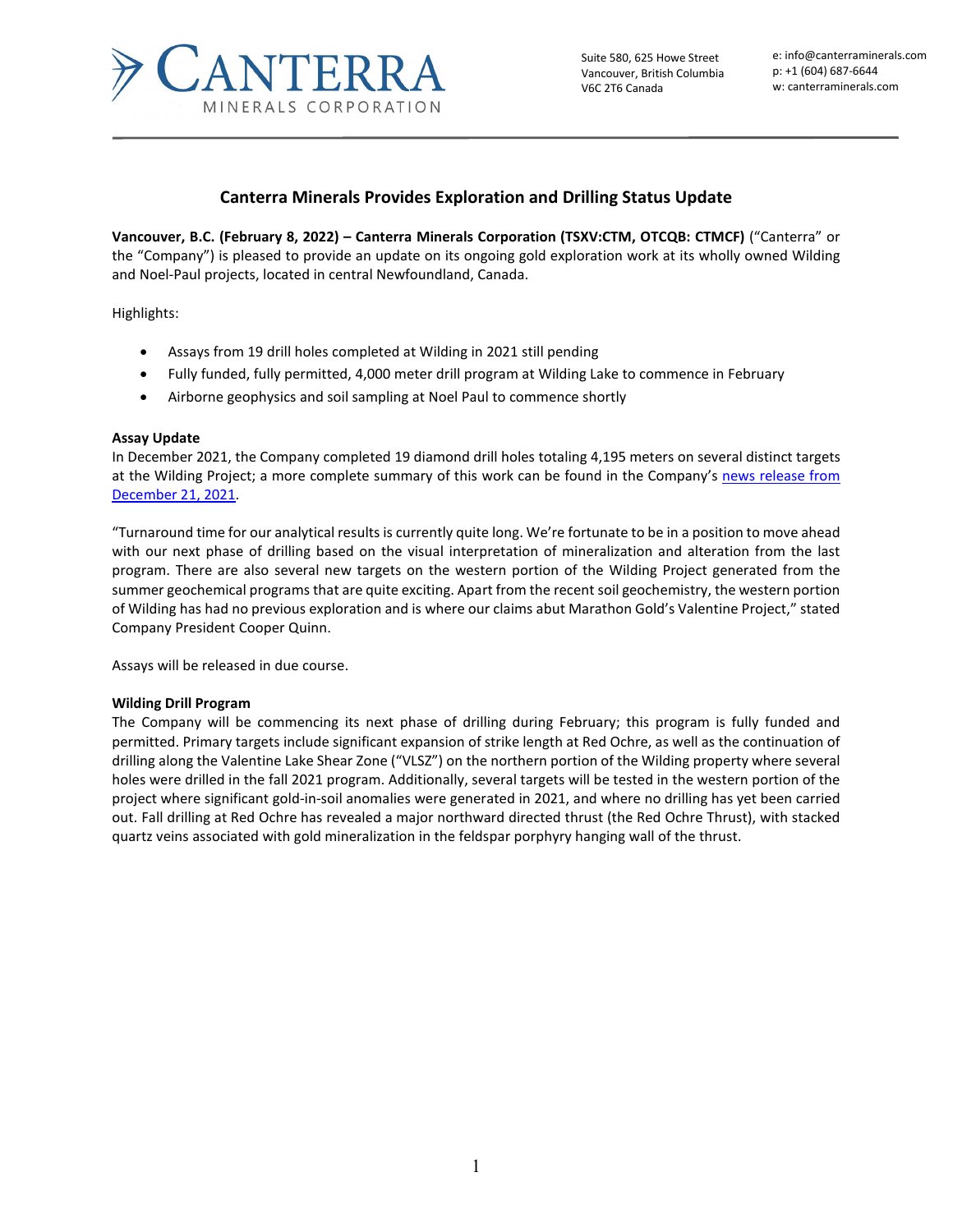

*Map of the Wilding Property, showing targets for winter 2022 drilling, in addition to gold-in-soil anomalies, major structures and previous drilling.*

## **Noel Paul Exploration Program**

The Company's 2022 exploration work has commenced with ground crews performing an extensive reconnaissance soil sampling program on the Noel Paul property. This program expands on areas covered by a regional scale program completed in 2021 on the southwestern portion of the Noel Paul block and the Carter Lake block, where several gold anomalies were identified. More detailed follow-up soil sampling on the Carter Lake and southwestern Noel Paul claims is expected to be carried out in summer 2022.

In addition to this soil sampling work, Canterra has contracted RPM Aerial Services to complete an airborne magnetometer survey covering the Carter Lake claims and portions of the Noel Paul claims, to infill areas with incomplete coverage of high-resolution magnetic data to date. This work will include 1,892 line kilometres of helicopter-mounted magnetometer survey at 50m line-spacing, and is expected to begin in March 2022.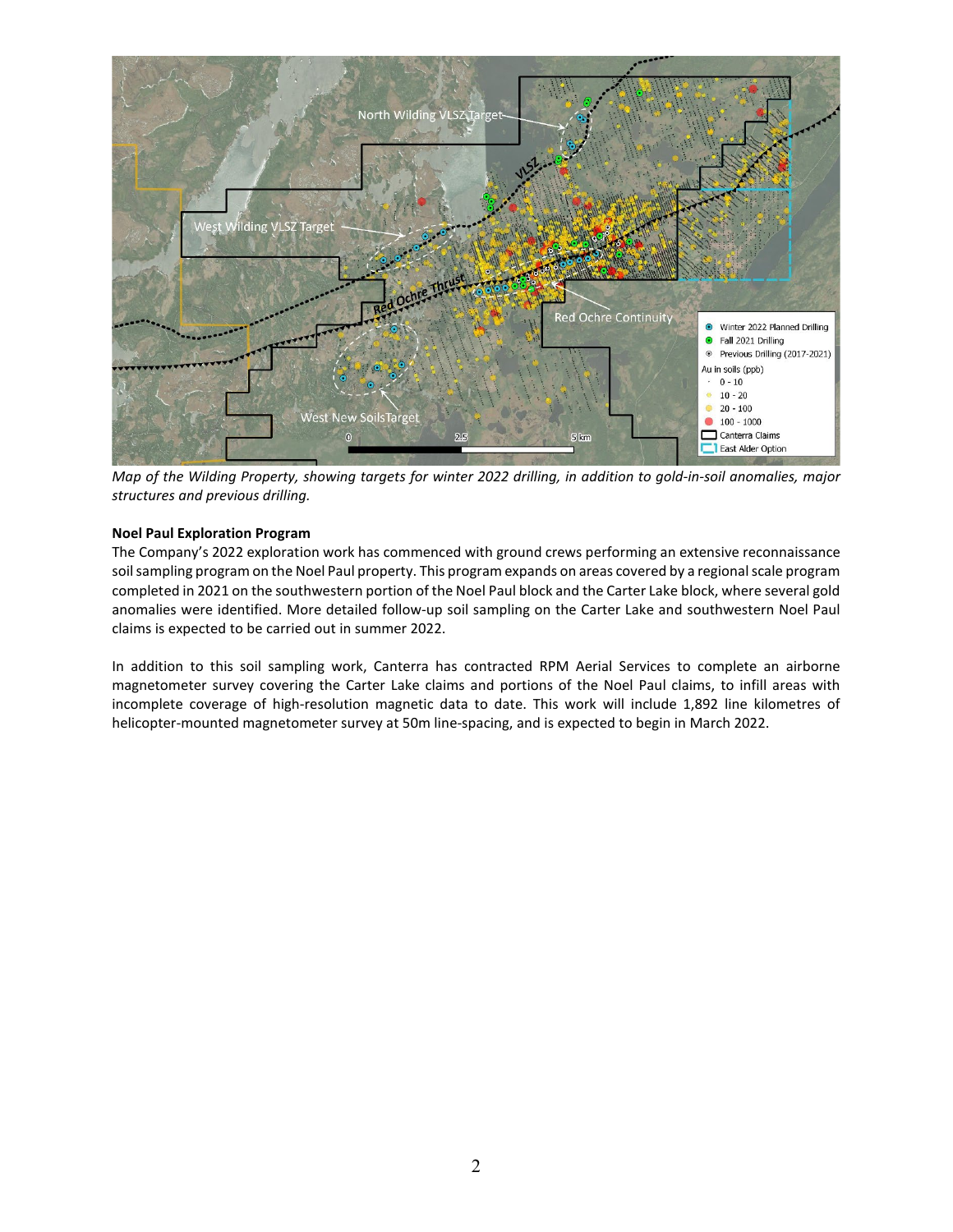

*Map of the Noel Paul Project, showing the location of planned reconnaissance soil sampling and additional airborne magnetometer surveys to be carried out in February and March 2022, in addition to results from previous reconnaissance soil samples collected on the Noel Paul and Carter Lake claim blocks.* 

#### **About Canterra Minerals**

Canterra is advancing its 100% owned Wilding and Noel Paul Gold Projects, as well as its resource stage base metals projects, located 50km south, from Millertown and directly northeast of Marathon Gold's Valentine Lake Gold Project in Central Newfoundland. The 352km<sup>2</sup> property package includes 50km of the northeastern strike-extension of the Rogerson Lake Structural Corridor, which hosts Marathon Gold's Valentine Lake deposits, Matador Mining's Cape Ray deposit, Sokoman's Moosehead discovery and TRU Precious Metals' Golden Rose and Twilight discoveries. Canterra's team has more than 100 years of experience searching for gold and diamonds in Canada and has been involved in the discovery of the Snap Lake diamond mine, in addition to the discovery of the Blackwater Gold deposit in British Columbia, Canada.

The Company would like to thank the Government of Newfoundland and Labrador for financial support of the drill program through the Junior Exploration Assistance Program.

The scientific and technical content and interpretations contained in this news release have been reviewed, verified and approved by Dr. Luke Longridge, Canterra Minerals' Vice President of Exploration, PhD, P.Geo., a Qualified Person as defined by NI 43-101.

### **ON BEHALF OF THE BOARD OF CANTERRA MINERALS CORPORATION**

## **Cooper Quinn President**

Additional information about the Company is available a[t www.canterraminerals.com](http://www.canterraminerals.com/s/Home.asp) For further information, please contact: +1 (604) 687-6644 Email: [info@canterraminerals.com](mailto:info@canterraminerals.com)

*Neither TSX Venture Exchange nor its Regulation Services Provider (as that term is defined in policies of the TSX Venture Exchange) accepts responsibility for the adequacy or accuracy of this release.*